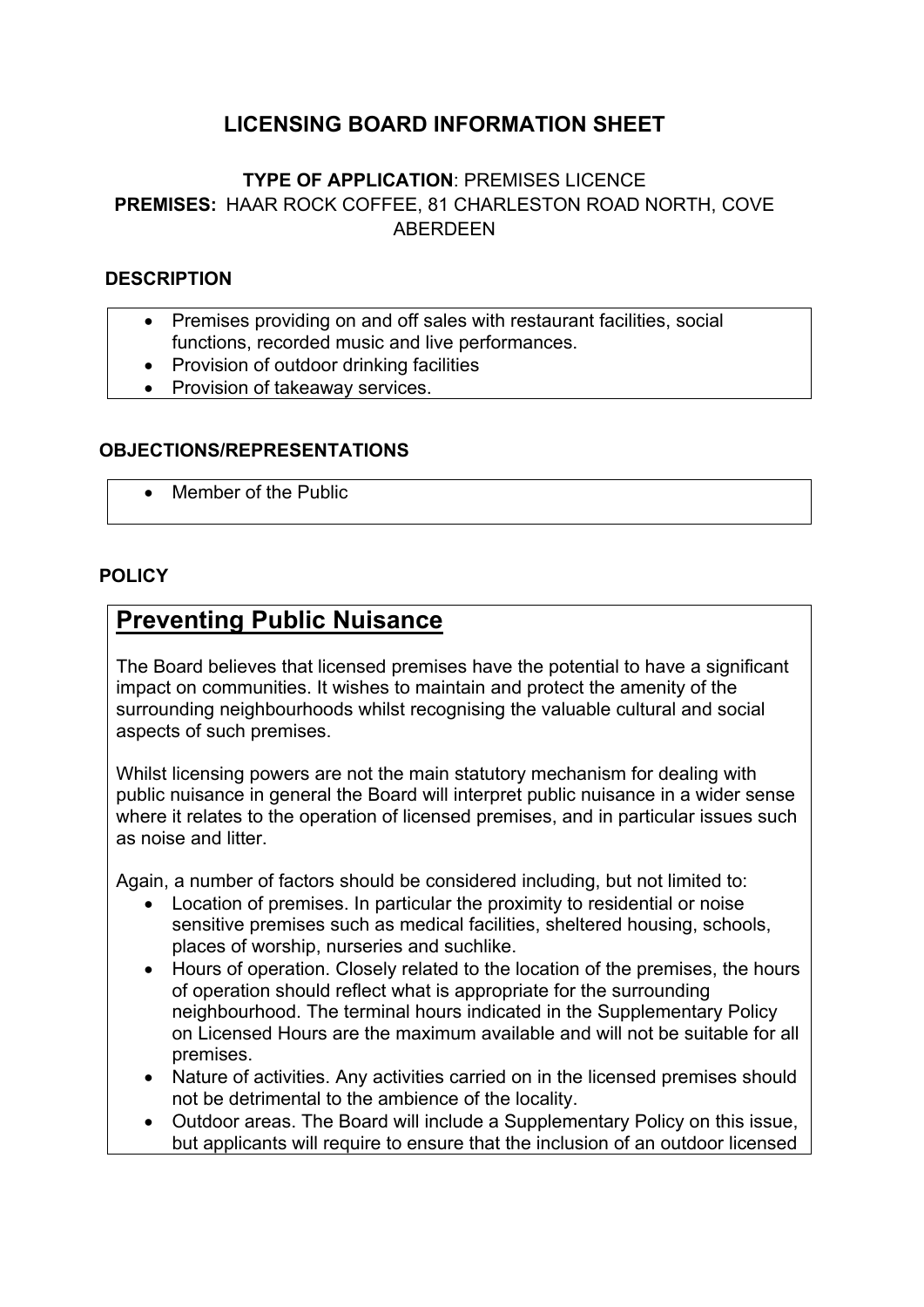area in any premises is appropriate and will not contravene the licensing objective of preventing public nuisance.

- Smoking areas. These should be designed to minimise public nuisance and regularly monitored to cut down on noise and litter.
- Noise from patrons entering and exiting the premises.

What the Board Will Do:

- Consider the proximity of proposed licensed premises to noise sensitive premises when considering applications.
- Ensure that licensed hours and activities are appropriate for the type of premises and locality. The terminal hours indicated in the Supplementary Policy on Licensed Hours are the maximum available and will not be suitable for all premises.
- Improve communication between the trade, partners and local communities.
- Impose additional licence conditions where appropriate to prevent public nuisance.
- Highlight best practice where available and increase awareness and education on potential areas of risk.
- What the Board Will Expect of Licence Holders/Applicants:
- Take a proactive approach to public nuisance with a risk-based approach.
- Be mindful of the location of the premises, hours of operation and activities.
- Comply with all conditions of the premises licence.
- Ensure appropriate control measures are in place and staff training is up to date and relevant.
- Consider public nuisance when establishing the design and layout of the premises.
- Adequate supervision of any outdoor area, smoking area and patrons entering/exiting the premises.
- Sharing of best practice via trade groups.
- Participation in communication to resolve any issues that may arise.
- Co-operation with Police Scotland and Licensing Standards Officers including access to all relevant policies and procedures such as dispersal policies and incident management.

# **Preventing Crime & Disorder**

The Board is committed to improving the quality of life for the people of the city by adopting and enforcing policies designed to increase community safety and reduce the threats of crime and disorder.

In terms of this licensing objective the Board considers there to be a number of factors including, but not limited to:

- Underage drinking
- Drunkenness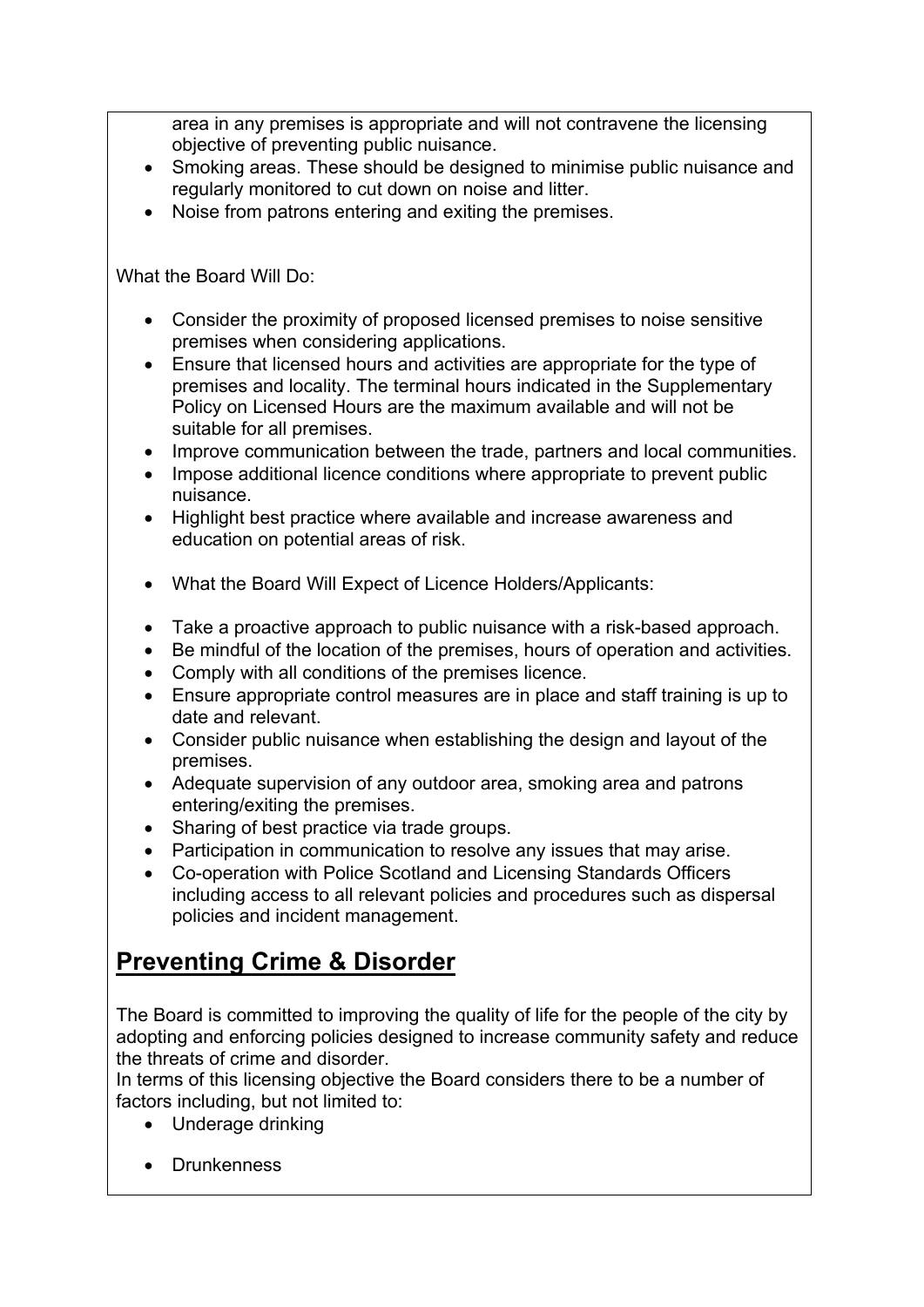- Illegal substances
- Violent behaviour
- Anti-social behaviour
- Vulnerability

In order to combat the risks inherent with the sale of alcohol the Board will seek to operate a partnership approach with licence holders, applicants and partner agencies.

### What the Board Will Do:

- Apply appropriate conditions to licences to mitigate the risk of potential crime or disorder, including but not limited to a local condition on duty of care on all on-sales premises.
- Ensure all polices are up to date and fit for purpose.
- Work closely with all stakeholders to ensure all relevant information is kept up to date and accessible.
- Endorse initiatives designed to prevent crime and disorder.
- Consider the review of licences where a breach of the licensing objective cannot be rectified by other means.

### What the Board Will Expect of Licence Holders

- Effective and responsible management of premises including evidence of written procedures for managing incidents.
- Up to date training and supervision of staff.
- Provision of effective CCTV in and around premises.
- Provision of external lighting and security measures.
- Employment of SIA registered door supervisors when appropriate.
- Use of radiolink or other such scheme.
- Adherence to the Board's Drugs Policy.
- Enforcement of Challenge 25.
- Adoption of best practice guidance where available.
- Evidence of a relevant dispersal policy where appropriate.